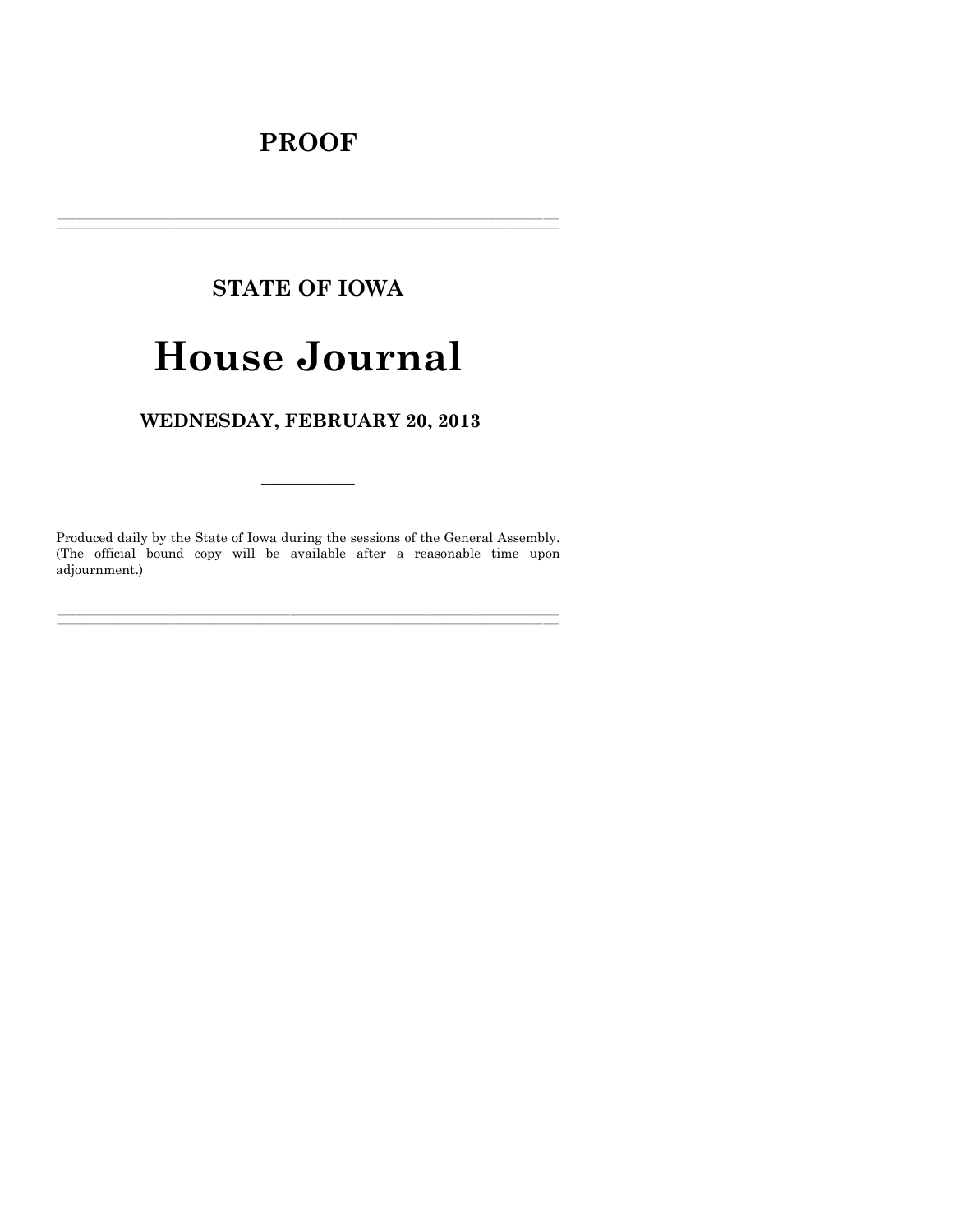# **JOURNAL OF THE HOUSE**

Thirty-eighth Calendar Day - Twenty-fifth Session Day

Hall of the House of Representatives Des Moines, Iowa, Wednesday, February 20, 2013

The House met pursuant to adjournment at 12:30 p.m., Speaker Paulsen in the chair.

The Journal of Tuesday, February 19, 2013, was approved.

# INTRODUCTION OF BILLS

**[House Joint Resolution 9,](http://coolice.legis.state.ia.us/Cool-ICE/default.asp?Category=billinfo&Service=Billbook&frame=1&GA=85&hbill=HJR9)** by Moore, Cownie, Klein, Maxwell, Stanerson, and Kaufmann, a joint resolution proposing an amendment to the Constitution of the State of Iowa relating to term limits for members of the general assembly.

Read first time and referred to committee on **State Government.**

**[House Joint Resolution 10,](http://coolice.legis.state.ia.us/Cool-ICE/default.asp?Category=billinfo&Service=Billbook&frame=1&GA=85&hbill=HJR10)** by Mascher, a joint resolution relating to the placement of a statue in the United States capitol honoring Arabella Mansfield.

Read first time and referred to committee on **State Government.**

**[House File 269,](http://coolice.legis.state.ia.us/Cool-ICE/default.asp?Category=billinfo&Service=Billbook&frame=1&GA=85&hbill=HF269)** by Isenhart, Gaines, Kelley, Steckman, Jacoby, Prichard, Staed, Lensing, Wessel-Kroeschell, Stutsman, Dunkel, Anderson, Abdul-Samad, Thede, H. Miller, Kearns, Thomas, Ourth, Bearinger, Wolfe, Kressig, Kajtazovic, Winckler, Hanson, T. Taylor, Mascher, Forbes, Lykam, and Gaskill, a bill for an act appropriating moneys to support a local food and farm initiative.

Read first time and referred to committee on **Appropriations.**

**[House File 270,](http://coolice.legis.state.ia.us/Cool-ICE/default.asp?Category=billinfo&Service=Billbook&frame=1&GA=85&hbill=HF270)** by Kelley, a bill for an act relating to rural microbusinesses by establishing a rural microbusiness investment loan program and fund.

Read first time and referred to committee on **Economic Growth.**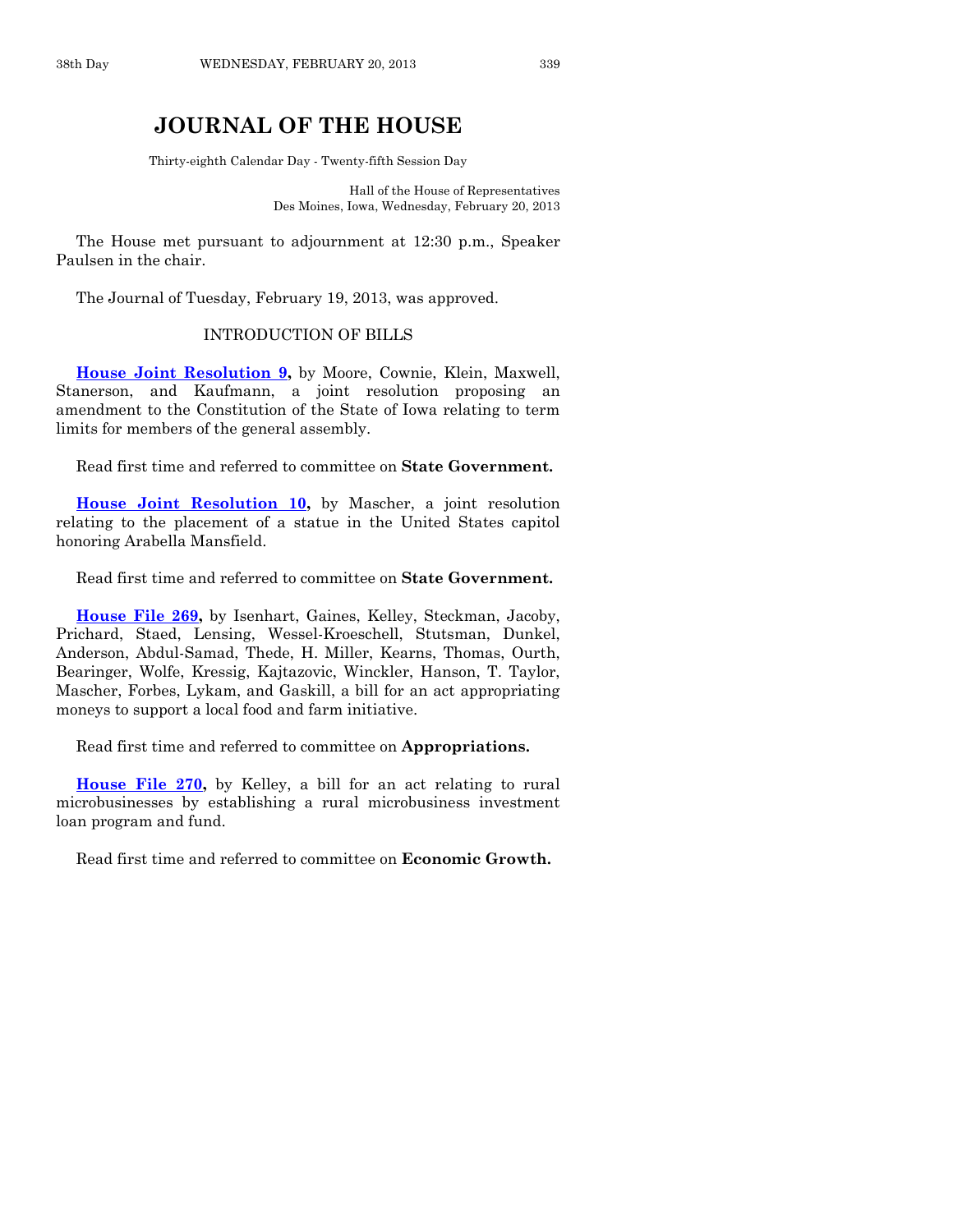**[House File 271,](http://coolice.legis.state.ia.us/Cool-ICE/default.asp?Category=billinfo&Service=Billbook&frame=1&GA=85&hbill=HF271)** by Kelley, a bill for an act relating to energy cost disclosures in connection with rental units or properties, providing penalties, making remedies applicable, and including applicability provisions.

Read first time and referred to committee on **Judiciary.**

**[House File 272,](http://coolice.legis.state.ia.us/Cool-ICE/default.asp?Category=billinfo&Service=Billbook&frame=1&GA=85&hbill=HF272)** by Kelley, Kajtazovic, Hall, and Running-Marquardt, a bill for an act prohibiting employers from seeking access to certain online personal employee information.

Read first time and referred to committee on L**abor.**

**[House File 273,](http://coolice.legis.state.ia.us/Cool-ICE/default.asp?Category=billinfo&Service=Billbook&frame=1&GA=85&hbill=HF273)** by T. Taylor, a bill for an act relating to the construction and maintenance of walkways in rail yards and providing a penalty.

Read first time and referred to committee on **Labor.**

**[House File 274,](http://coolice.legis.state.ia.us/Cool-ICE/default.asp?Category=billinfo&Service=Billbook&frame=1&GA=85&hbill=HF274)** by Isenhart, a bill for an act relating to the state's workers' compensation laws by modifying alternate care procedures for medical treatment, creating registries of physicians who treat and evaluate work-related injuries, providing for the retention of a medical director, creating a state workplace injury care providers registry fund, establishing a workers' compensation advisory council, providing for and appropriating fees, and including effective date provisions.

Read first time and referred to committee on **Labor.**

**[House File 275,](http://coolice.legis.state.ia.us/Cool-ICE/default.asp?Category=billinfo&Service=Billbook&frame=1&GA=85&hbill=HF275)** by Kelley, a bill for an act relating to the control of aquatic invasive species in the waters of this state and including a study and report and including effective date provisions.

Read first time and referred to committee on **Natural Resources.**

**[House File 276,](http://coolice.legis.state.ia.us/Cool-ICE/default.asp?Category=billinfo&Service=Billbook&frame=1&GA=85&hbill=HF276)** by Isenhart, a bill for an act providing for public financing in certain political campaigns and making appropriations and including applicability provisions.

Read first time and referred to committee on **State Government.**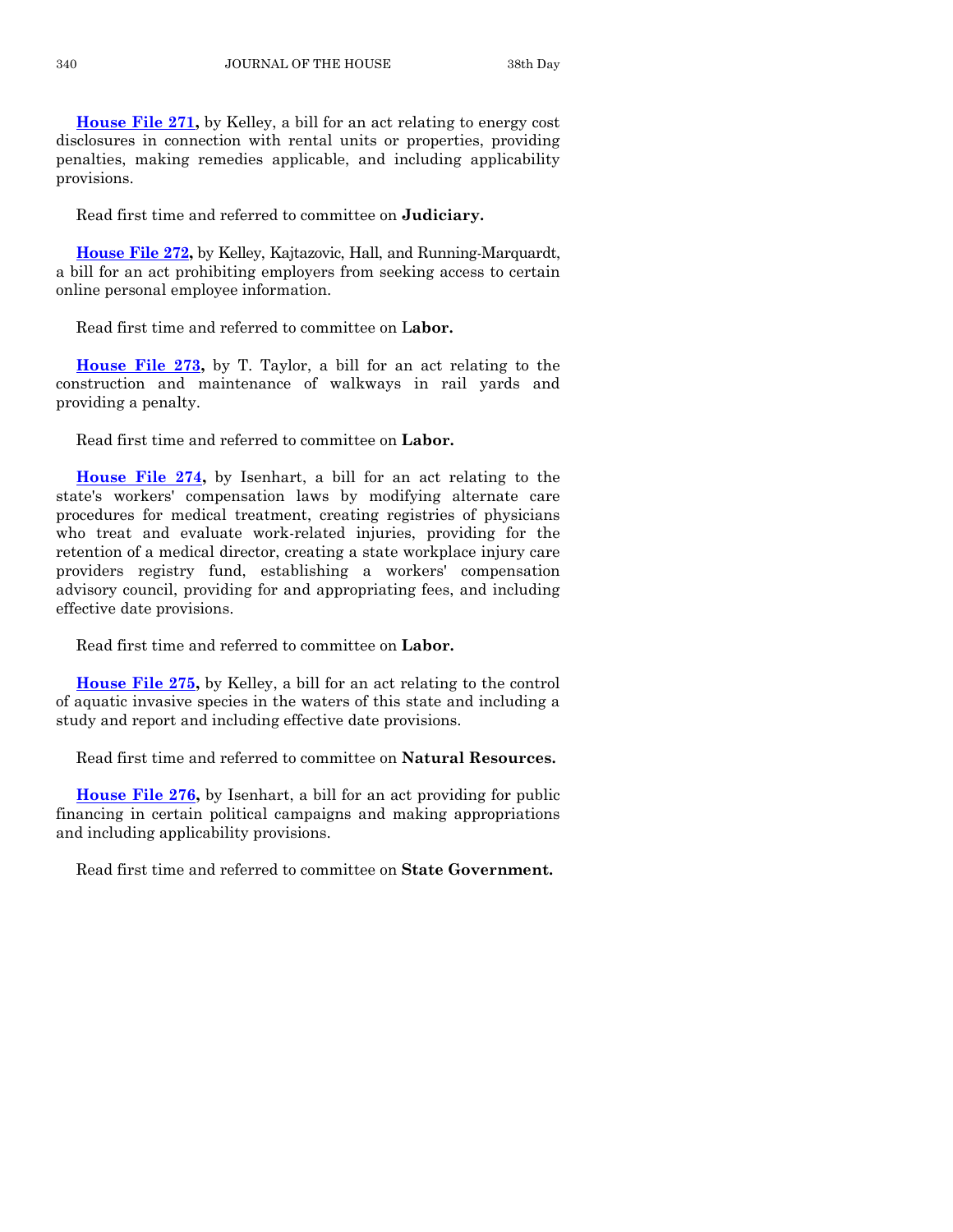**[House File 277,](http://coolice.legis.state.ia.us/Cool-ICE/default.asp?Category=billinfo&Service=Billbook&frame=1&GA=85&hbill=HF277)** by Gaines and Abdul-Samad, a bill for an act relating to the designation of Kwanzaa week.

Read first time and referred to committee on **State Government.**

**[House File 278,](http://coolice.legis.state.ia.us/Cool-ICE/default.asp?Category=billinfo&Service=Billbook&frame=1&GA=85&hbill=HF278)** by committee on Human Resources, a bill for an act relating to programs and services under the purview of the department on aging.

Read first time and placed on the **calendar.**

**[House File 279,](http://coolice.legis.state.ia.us/Cool-ICE/default.asp?Category=billinfo&Service=Billbook&frame=1&GA=85&hbill=HF279)** by committee on Education, a bill for an act relating to complaints filed with the board of educational examiners.

Read first time and placed on the **calendar.**

**[House File 280,](http://coolice.legis.state.ia.us/Cool-ICE/default.asp?Category=billinfo&Service=Billbook&frame=1&GA=85&hbill=HF280)** by committee on Veterans Affairs, a bill for an act relating to the war orphans educational assistance fund by transferring the moneys in the fund to the veterans trust fund and transferring duties for providing educational assistance to orphaned children of veterans to the commission on veterans affairs.

Read first time and referred to committee on **Appropriations.**

**[House File 281,](http://coolice.legis.state.ia.us/Cool-ICE/default.asp?Category=billinfo&Service=Billbook&frame=1&GA=85&hbill=HF281)** by T. Olson, a bill for an act subjecting photovoltaic installations to electrician licensing provisions.

Read first time and referred to committee on **Commerce.**

**[House File 282,](http://coolice.legis.state.ia.us/Cool-ICE/default.asp?Category=billinfo&Service=Billbook&frame=1&GA=85&hbill=HF282)** by Lensing, Anderson, and Kearns, a bill for an act requiring that motor fuel pumps be accessible to persons with disabilities, including by the establishment of standards, requiring inspections, providing for the issuance of cease and desist orders, requiring the submission of annual reports, and making penalties applicable.

Read first time and referred to committee on **Commerce.**

**[House File 283,](http://coolice.legis.state.ia.us/Cool-ICE/default.asp?Category=billinfo&Service=Billbook&frame=1&GA=85&hbill=HF283)** by Kelley, a bill for an act establishing an energy audit program with regard to elementary and secondary public school buildings.

Read first time and referred to committee on **Education.**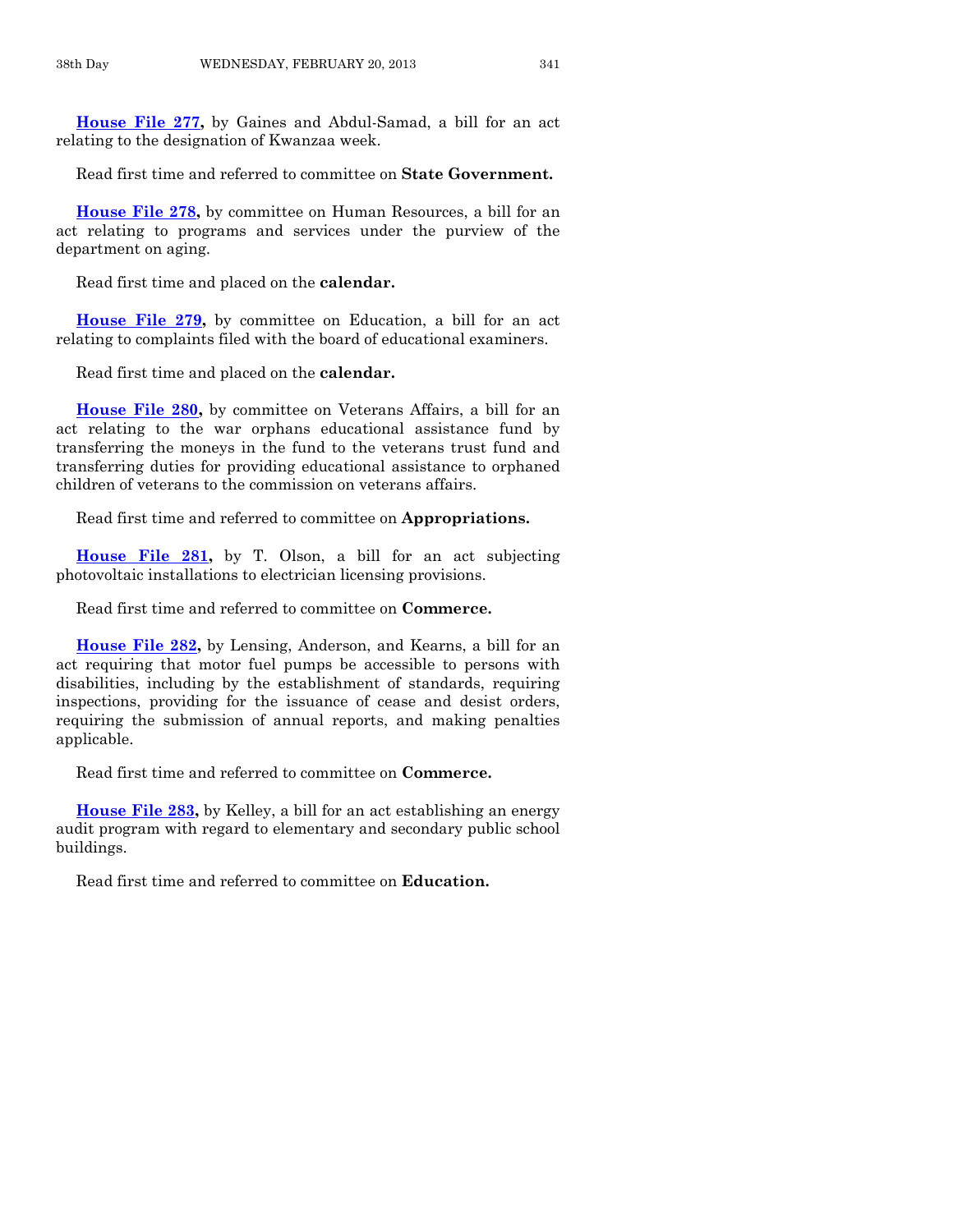# MESSAGE FROM THE SENATE

The following message was received from the Senate:

Mr. Speaker: I am directed to inform your honorable body that the Senate has on February 20, 2013, adopted the following resolution in which the concurrence of the House is asked:

[House Concurrent Resolution 4,](http://coolice.legis.state.ia.us/Cool-ICE/default.asp?Category=billinfo&Service=Billbook&frame=1&GA=85&hbill=HCR4) a concurrent resolution relating to the joint rules governing lobbyists of the Senate and House of Representatives for the Eighty-fifth General Assembly.

MICHAEL E. MARSHALL, Secretary

# HOUSE STUDY BILL COMMITTEE ASSIGNMENTS

# **[H.S.B. 161](http://coolice.legis.state.ia.us/Cool-ICE/default.asp?Category=billinfo&Service=Billbook&frame=1&GA=85&hbill=HSB161) Judiciary**

Relating to nonsubstantive Code corrections.

# **[H.S.B. 162](http://coolice.legis.state.ia.us/Cool-ICE/default.asp?Category=billinfo&Service=Billbook&frame=1&GA=85&hbill=HSB162) Agriculture**

Relating to the state government, by providing for the transfer of powers and duties from the agricultural development authority to the Iowa finance authority, the composition of the Iowa finance authority board of directors, the administration of programs by the board, the implementation of law by the board, and including effective date provisions.

# **[H.S.B. 163](http://coolice.legis.state.ia.us/Cool-ICE/default.asp?Category=billinfo&Service=Billbook&frame=1&GA=85&hbill=HSB163) Environmental Protection**

Relating to dam reconstruction standards.

# **[H.S.B. 164](http://coolice.legis.state.ia.us/Cool-ICE/default.asp?Category=billinfo&Service=Billbook&frame=1&GA=85&hbill=HSB164) Commerce**

Relating to real estate broker and real estate salesperson licensing fees and allocations from those fees, and making an appropriation.

# **[H.S.B. 165](http://coolice.legis.state.ia.us/Cool-ICE/default.asp?Category=billinfo&Service=Billbook&frame=1&GA=85&hbill=HSB165) Judiciary**

Relating to immunity from liability for certain recreational activities on school grounds.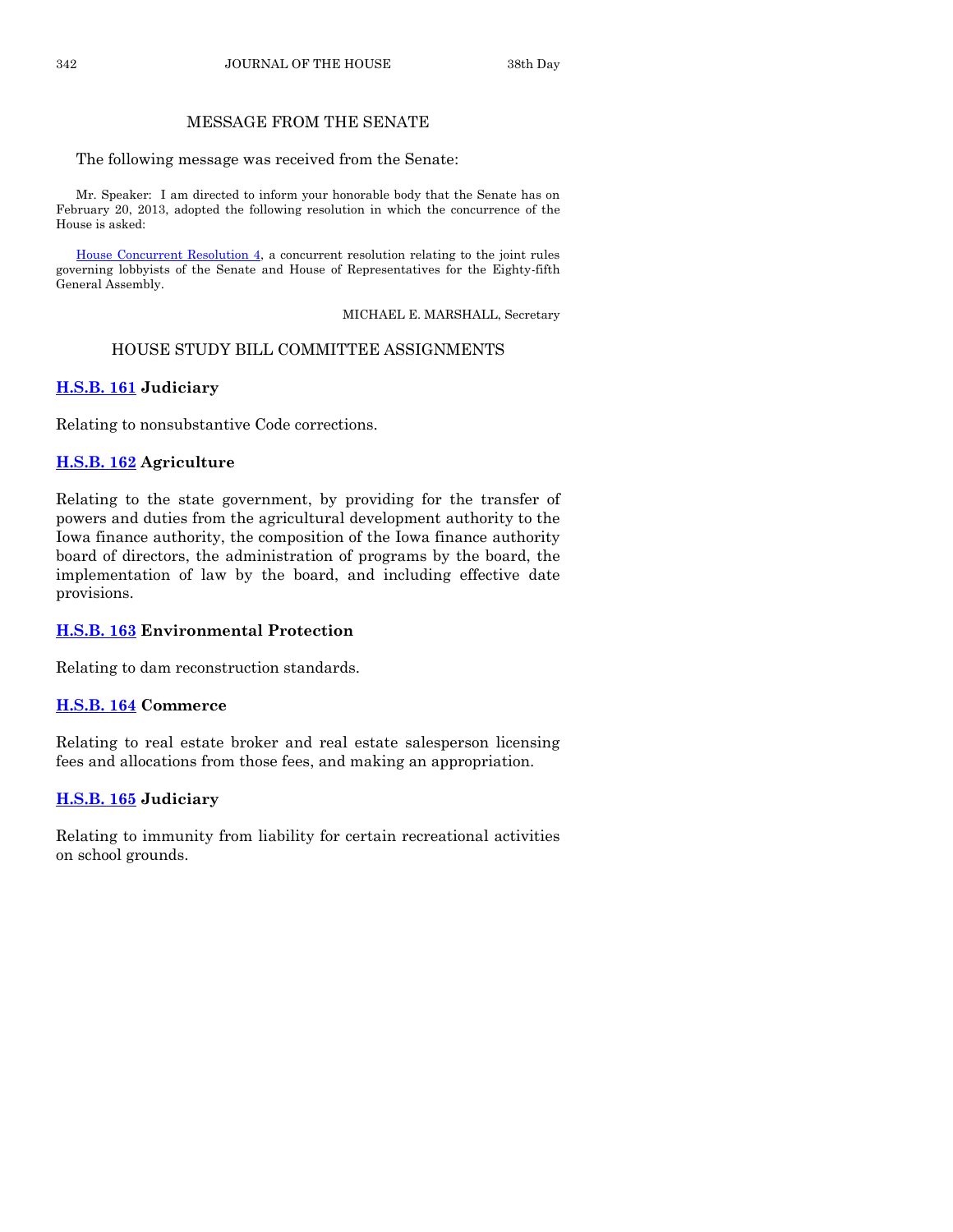# **[H.S.B. 166](http://coolice.legis.state.ia.us/Cool-ICE/default.asp?Category=billinfo&Service=Billbook&frame=1&GA=85&hbill=HSB166) Agriculture**

Exempting certain farm real estate from the inheritance tax, and including applicability provisions.

## SUBCOMMITTEE ASSIGNMENTS

#### **[House File](http://coolice.legis.state.ia.us/Cool-ICE/default.asp?Category=billinfo&Service=Billbook&frame=1&GA=85&hbill=HF99) 99**

Commerce: Pettengill, Chair; Kressig and R. Taylor.

## **[House File](http://coolice.legis.state.ia.us/Cool-ICE/default.asp?Category=billinfo&Service=Billbook&frame=1&GA=85&hbill=HF145) 145**

Education: Stanerson, Chair; Abdul-Samad and Rogers.

#### **[House File](http://coolice.legis.state.ia.us/Cool-ICE/default.asp?Category=billinfo&Service=Billbook&frame=1&GA=85&hbill=HF156) 156**

Education: L. Miller, Chair; Fry and Mascher.

#### **[House File](http://coolice.legis.state.ia.us/Cool-ICE/default.asp?Category=billinfo&Service=Billbook&frame=1&GA=85&hbill=HF189) 189**

Local Government: Fisher, Chair; Hanusa and Running-Marquardt.

#### **[House File](http://coolice.legis.state.ia.us/Cool-ICE/default.asp?Category=billinfo&Service=Billbook&frame=1&GA=85&hbill=HF191) 191**

Local Government: Pettengill, Chair; Fisher and Thede.

#### **[House File](http://coolice.legis.state.ia.us/Cool-ICE/default.asp?Category=billinfo&Service=Billbook&frame=1&GA=85&hbill=HF192) 192**

Local Government: Stanerson, Chair; Highfill and Wood.

**[House File](http://coolice.legis.state.ia.us/Cool-ICE/default.asp?Category=billinfo&Service=Billbook&frame=1&GA=85&hbill=HF193) 193**

Local Government: Stanerson, Chair; Highfill and Wood.

#### **[House File](http://coolice.legis.state.ia.us/Cool-ICE/default.asp?Category=billinfo&Service=Billbook&frame=1&GA=85&hbill=HF208) 208**

Local Government: Sheets, Chair; Rayhons and Riding.

#### **[House File](http://coolice.legis.state.ia.us/Cool-ICE/default.asp?Category=billinfo&Service=Billbook&frame=1&GA=85&hbill=HF226) 226**

Commerce: R. Taylor, Chair; Fisher and Forbes.

#### **[House File](http://coolice.legis.state.ia.us/Cool-ICE/default.asp?Category=billinfo&Service=Billbook&frame=1&GA=85&hbill=HF227) 227**

Education: Byrnes, Chair; Salmon and Steckman.

#### **[House File](http://coolice.legis.state.ia.us/Cool-ICE/default.asp?Category=billinfo&Service=Billbook&frame=1&GA=85&hbill=HF241) 241**

Education: L. Miller, Chair; Cohoon and Hess.

#### **[House File](http://coolice.legis.state.ia.us/Cool-ICE/default.asp?Category=billinfo&Service=Billbook&frame=1&GA=85&hbill=HF248) 248**

Judiciary: Worthan, Chair; Garrett and Wessel-Kroeschell.